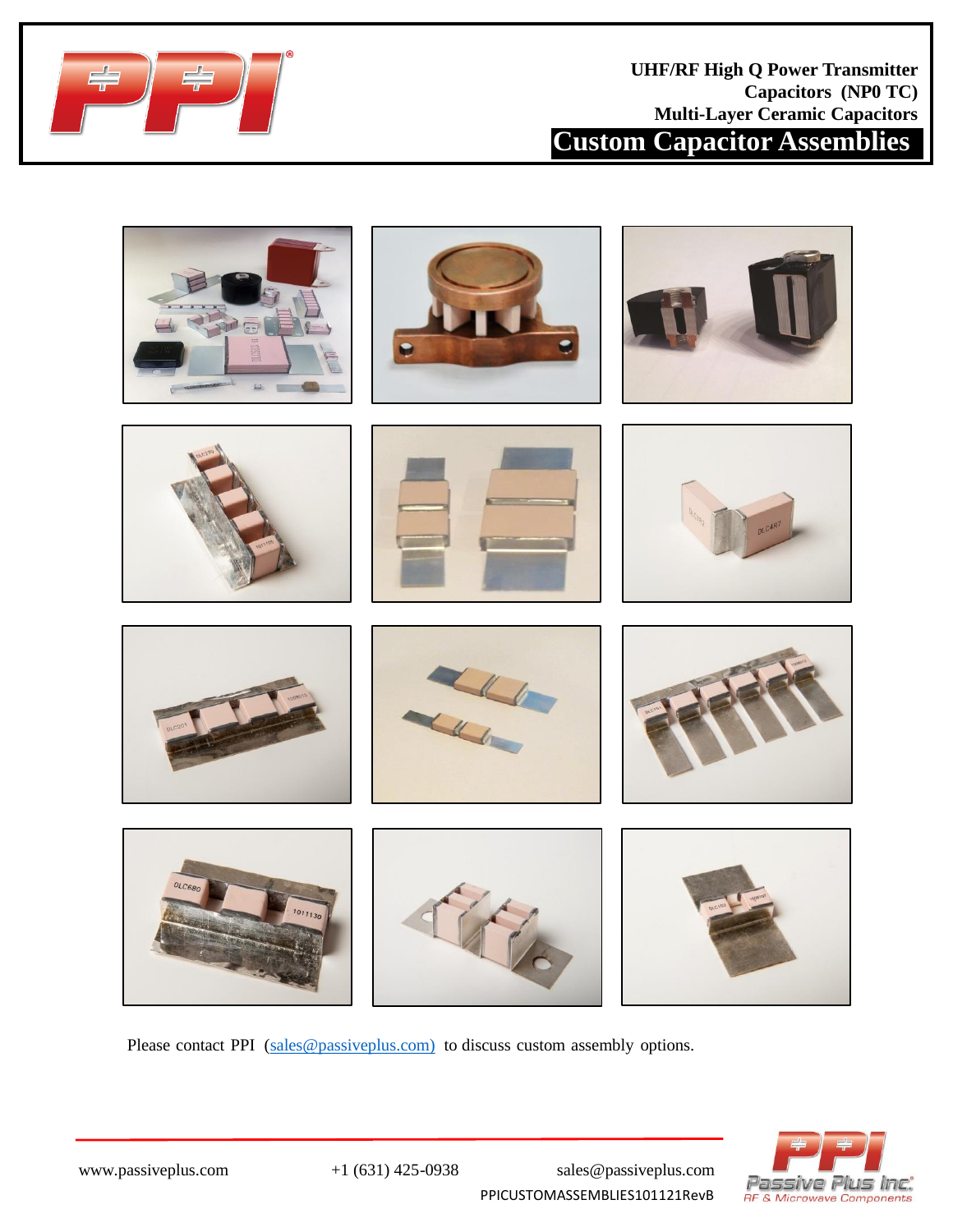

**Custom Capacitor Assemblies UHF/RF High Q Power Transmitter Capacitors (NP0 TC) Multi-Layer Ceramic Capacitors**

### **Product Features**

High Operating Voltage, High Operating Current, Extended Capacitance, Tighter Tolerances, High Reliability, High Q, Ultra-low ESR, Non-Magnetic

# **Typical Applications Field**

High Power RF, Medical Electronics, Broadcast, Semiconductor Manufacturing, High Magnetic Environments, Inductive Heating

# **Part Numbering**



Capacitor Size:  $11P = 1111$ ;  $22P = 2225$ ;  $38P =$ 3838;  $60P = 6040$ ;  $76P = 7676$ 

Capacitance: For capacitor values requiring 3 significant digits,

e.g.  $1222.5pF = 1222R5$ 

e.g. P6S22P101F252X

Silver bracket assembly with six 2225C pieces in parallel, Capacitance is 100pF, Capacitance tolerance is ±1%, WVDC is 2500 V and Laser marking.

e.g. S2S25C1222R5G203X

Silver bracket assembly with two 2225C pieces in series, Capacitance is 1222.5pF,

Capacitance tolerance is ±2%, WVDC is 20,000V and Laser marking.

#### **Capacitance and Voltage**

By Buyer's requirements using existing drawings, mechanical sketches, or we can help with capable modeling of assemblies thermal rise predictions.



www.passiveplus.com +1 (631) 425-0938 sales@passiveplus.com

PPICUSTOMASSEMBLIES101121RevB